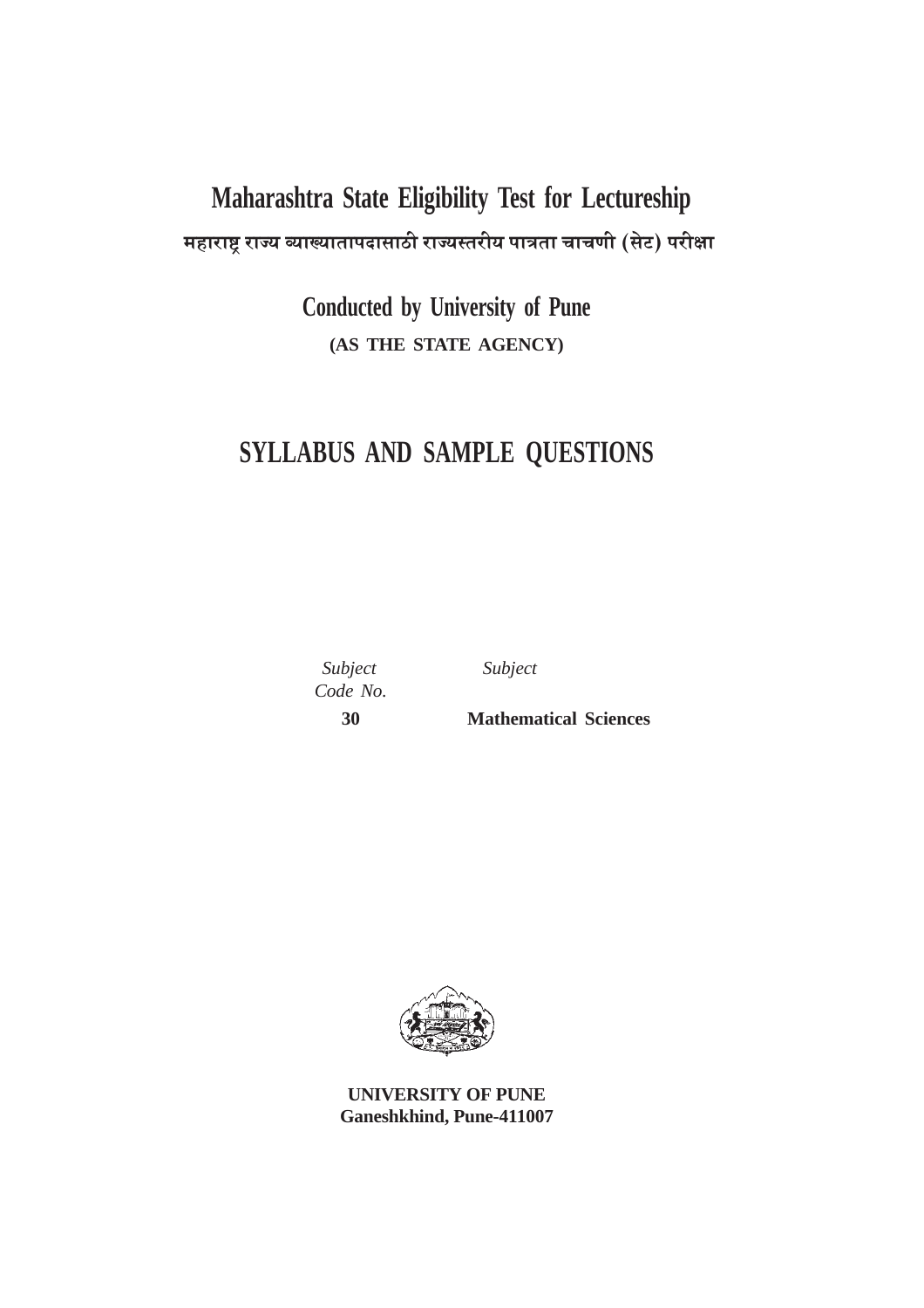# **[30] : MATHEMATICAL SCIENCES**

# **SYLLABUS**

# **PAPER II**

General Information : Units 1, 2, 3 and 4 are compulsory for all candidates. Candidates with Mathematics background may omit units 10-14 and units 17,18. Candidates with Statistics background may omit units 6,7,9,15 and 16. Adequate alternatives would be given for candidates with O.R. background.

- 1. **Basic Concepts of Real and Complex Analysis :** Sequences and series, Continuity, Uniform continuity, Differentiabilty, Mean Value Theorem, Sequences and series of functions, Uniform convergence, Riemann integral - definition and simple properties. Algebra of complex numbers, Analytic functions, Cauchy's Theorem and integral formula, Power series, Taylor's and Laurent's series, Residues, Contour integration.
- 2. **Basic Concepts of Linear Algebra :** Space of n-vectors, Linear dependence, Basis, Linear transformation, Algebra of matrices, Rank of a matrix, Determinants, Linear equations, Quadratic forms, Characteristic roots and vectors.
- 3. **Basic Concepts of Probability :** Sample space, Discrete probability, Simple theorems on probability, Independence of events, Bayes Theorem, Discrete and continuous random variables, Binomial, Poisson and Normal distributions; Expectation and moments, Independence of random variables, Chebyshev's inequality.
- 4. **Linear Programming Basic Concepts :** Convex sets, Linear Programming Problem (LPP). Examples of LPP. Hyperplane, open and closed Half-spaces. Feasible, basic feasible and optimal solutions. Extreme point and graphical method.
- 5. **Real Analysis :** Finite, countable and uncountable sets, Bounded and unbounded sets, Archimedean property, ordered field, completeness of R, Extended real number system, limsup and liminf of a sequence, the epsilon-delta definition of continuty and convergence, the algebra of continuous functions, monotonic functions, types of discontinuties, infinite limits and limits at infinity, functions of bounded variation. elements of metric spaces.
- 6. **Complex Analysis :** Riemann Sphere and Stereographic projection. Lines, circles, crossratio. Mobius transformations, Analytic functions, Cauchy-Riemann equations, line integrals, Cauchy's theorem, Morera's theorem, Liouville's theorem, integral formula, zero-sets of analytic functions, exponential, sine and cosine functions, Power siries representation, Classification of singularities, Conformal mapping.
- 7. **Algebra :** Group, subgroups, Normal subgroups, Quotient Groups, Homomorphisms, Cyclic Groups, Permutation Groups, Cayley's Theorm, Rings, Ideals, Integral Domains, Fields, Polynomial Rings.
- 8. **Linear Algebra :** Vector spaces, subspaces, quotient spaces, Linear indepenence, Bases, Dimension. The algebra of linear Transformations, kernal, range, isomorphism, Matrix Representation of a linear transormation, change of bases, Linear functionals, dual space, projection, determinant function, eigenvalues and eigen vectorsCayley-Hamilton Theorem,Invariant Sub-spaces, Canonical Forms : diagonal form, Triangular form, Jordan Form. Inner product spaces.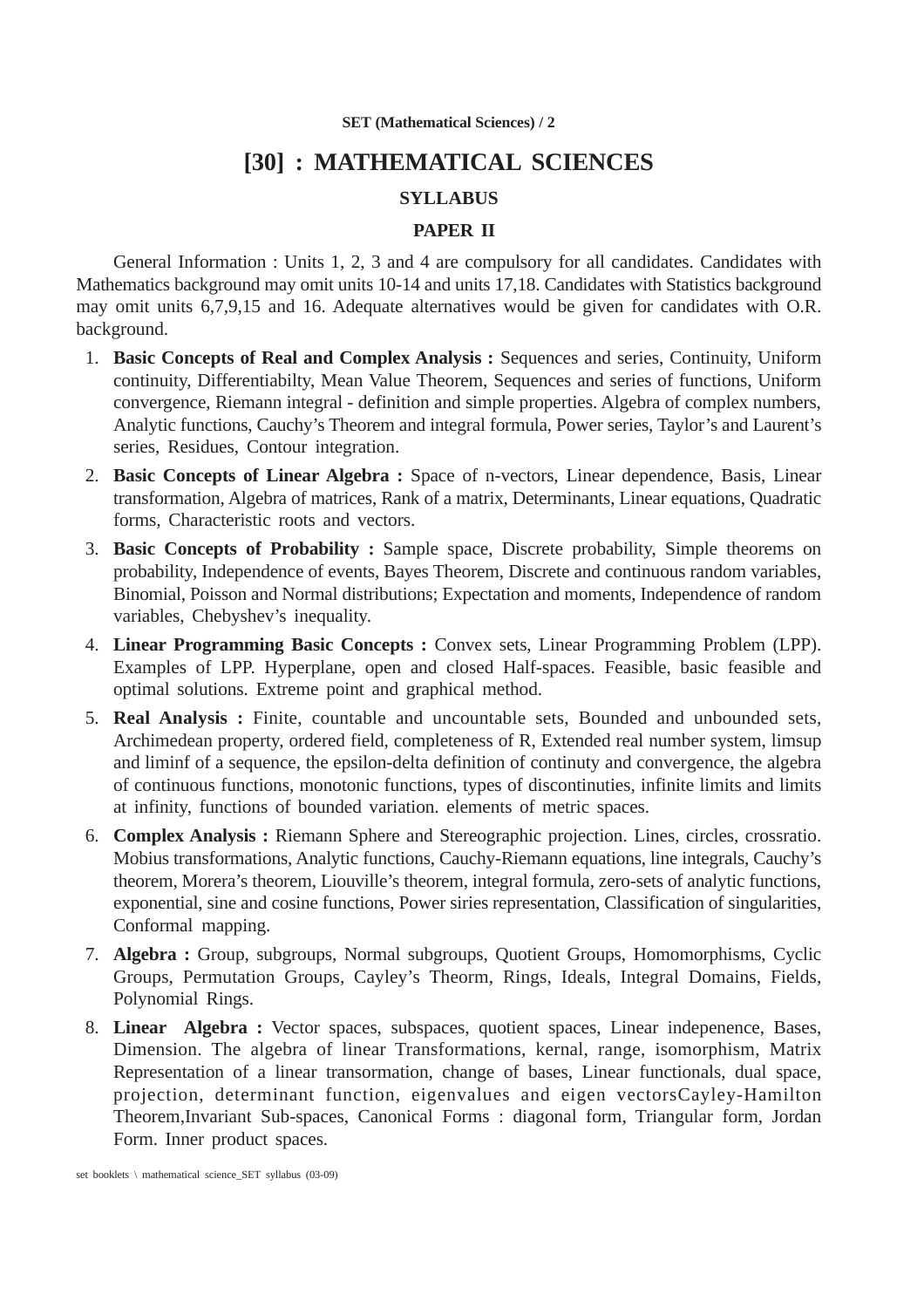- 9. **Differential Equations :** First order ODE, singular solutions initial value Problems of First Order ODE, General theory of homogeneous and non-homogeneous Linear ODE, Variation of Paraneters. Lagrange's and Charpit's methods of solving First order Partial Differental Equations. PDE's of higher order with constant coefficients.
- 10. **Data Analysis Basic Concepts :** Graphical representation, measures of central tendency and dispersion. Bivariate data correlation and regression. Least squares-polynomial regression, Applications of normal distribution.
- 11. **Probability :** Axiomatic definition of probability. Random variables and distribution functions (univariate and multivariate); expectation and moments; independent events and independent random variables; Bayes theorem; marginal and conditional distribution in the multivariate case, covariance matrix and correlation coefficients (product moment, partial and multipal), regression.

Moment generating functions, characteristic functions; probability inequalities (Tehebyshef, Markov, Jensen). Convergence in probability and in distribution; weak law of large numbers and central limit theorem for independent indentically distributed random variables with finite variance.

- 12. **Probability Distribution :** Bemoulli, Binomial, Multinomial. Hypergeomatric, Poisson, Geometric and Negative binomial distributions, Uniform, exponential, Cauchy, Beta, Gamma, and normal (univariate and multivariate) distributions Transformations of random variables; sampling distributions. t, F and chi-square distributions as sampling distributions, as sampling distributions, Standard errors and large sample distributions. Distribution of order statistics and range.
- 13. **Theory of Statistics :** Methods of estimation : maximum likelihood method, method of moments, minimum chi-square method, least- squares method. Unbiasedness, efficiencey, consistency. Cramer-Rao inequality. Sufficient, Statistics. Rao-Blackwell theorem. Uniformly minimum variance unbiased estimators. Estimation by confidence intervals. Tests of hypotheses : Simple and composite hypotheses, two types of errors, critical region, randomized test, power function, most powerful and uniformly most powerful tests. Likelihood-ratio tests. Wald's sequential probability ratio test.
- 14. **Statistical Methods and Data Analysis :** Tests for mean and variance in the normal distribution : one-population and two-population cases; related confidence intervals. Tests for product moment, partial and multiple correlation coefficients; comparison of k linear regressions. Fitting polynomial regression; related test Analysis of discrete date: chi-square test of goodness of fit, contingency tables. Analysis of variance : one-way and two-way classification (equal number of observations per cell). Large sample tests through normal approximation.

Nonparametric tests : sign test, Median test, Mann-Whitney test, Wilcoxon test for one and two-samples, rank correlation and test of independence.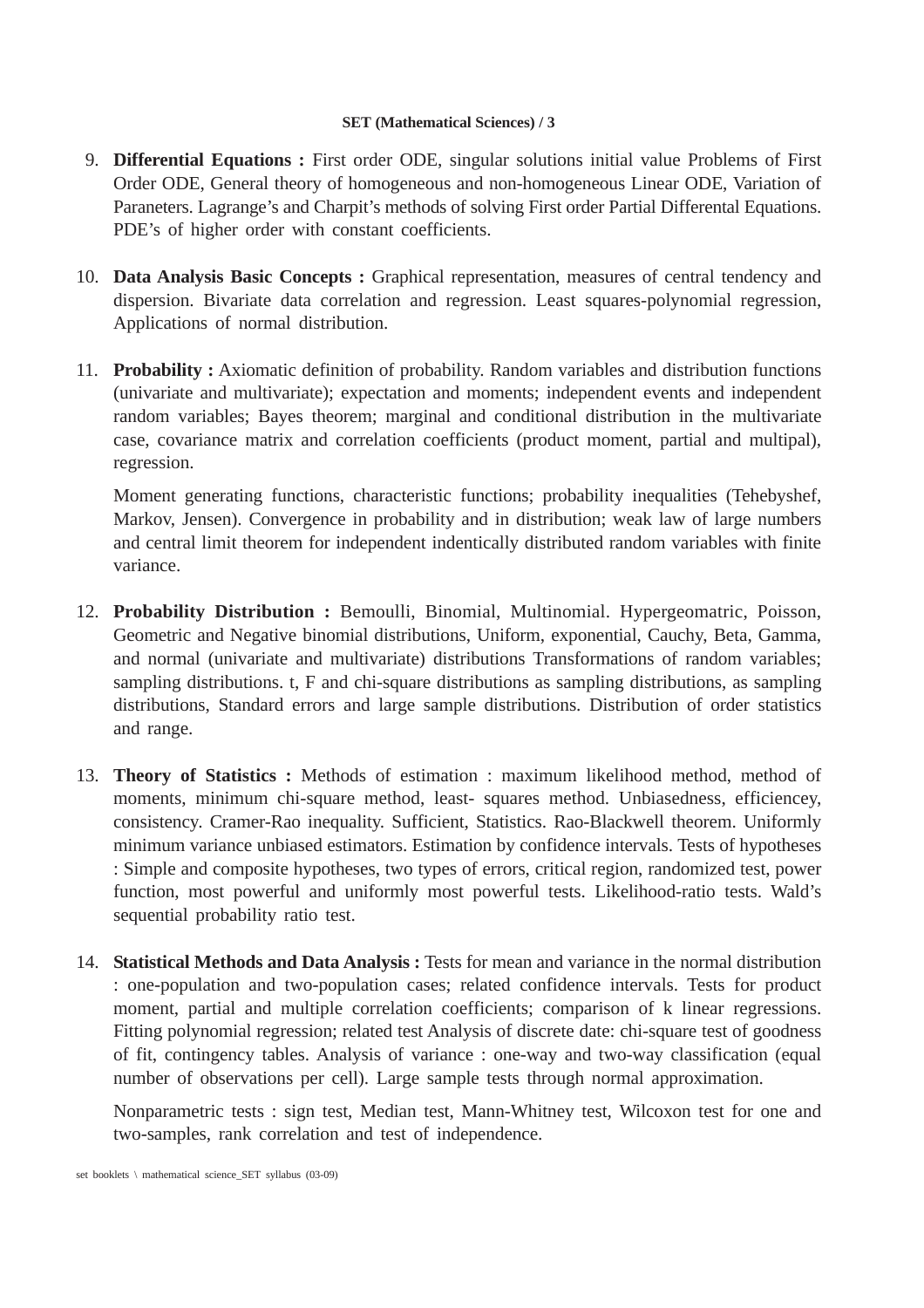- 15. **Operational Research Modelling :** Definition and scope of Operational Research. Different types of models. Replacement models and sequencing theory, Inventory problems and their analytical structure. Simple deterministic and stochastic models of inventory control. Basic characteristics of queueing system, different performance measures, steady state solution of Markovian queueing models: M/M/1, M/M/1 with limited waiting space M/M/C, M/M/C with limited waiting space.
- 16. **Linear Programming :** Linear Programming, Simplex method, Duality in linear programming. Transformation and assignment problems. Two person-zero sum games. Equivalence of rectangular game and linear programming.
- 17. **Finite Population :** Sampling Techniques and Estimation: Simple random sampling with and without replacement. Stratified sampling; allocation problem; systematic sampling Two stage sampling. Related estimation problems in the above cases.
- 18. **Design of Experiments :** Basic principles of experimental design. Randomisation structure and analysis of completely randomised, randomised blocks and Latin-square designs. Factorial experiments. Analysis of 2n factorial experiments in randomised blocks.

# **SYLLABUS**

# **PAPER III**

1. **Real Analysis :** Riemann integrable functions; improper integrals, their convergence and uniform convergence. Eulidean space R", Bolzano-Weierstrass theorem, compact Subsets of R", Heine-Borel T\theorem, Fourier series.

Continuity of functions on R", Differentiability of F:R"-R<sup>m</sup>. Properties of differential, partial and directional derivatives, continuously differentiable functions. Taylor's series. Inverse function theorem, Implieit function theorem.

Integral functions, line and surface integrals, Green's theorem, Stoke's theorem.

- 2. **Complex Analysis :** Cauchy's theorem for convex regions. Power series representation of Analtic functions. Liouville's theorem, Fundamental theorem of algebra Riemann's theorem on removable singularities, maximum modulus principle. Schwarz Iemma, Open Mapping theorem, Casorattl-Weierstrass-theorem, Weierstrass's theorem on uniform convergence on compact sets, Bilinear transformations, Multivalued Analytic Functions, Riemann Surfaces.
- 3. **Algebra :** Symmetric groups, Alternating groups, Simple groups, Rings, Maximal Ideals, Prime Ideals, Integral domains Euclidean domains, principal Ideal domains, Unique Factorisation domains, quotient fileds, Finite fields, Algebra of Linear Transformations, Reduction of matrices to Canonical Forms, Inner Product Spaces, Orthogonality, Quadratic Forms, Reduction of quadratic forms.
- 4. **Advanced Analysis :** Elements of Metric Spaces, Convergence, continuity, compactness, Connectedness, Weierstrass's approximation Theorem, Completeness, Bare category theorem, Labesgue measure, Labesgue Integral, Differentiation and Integration.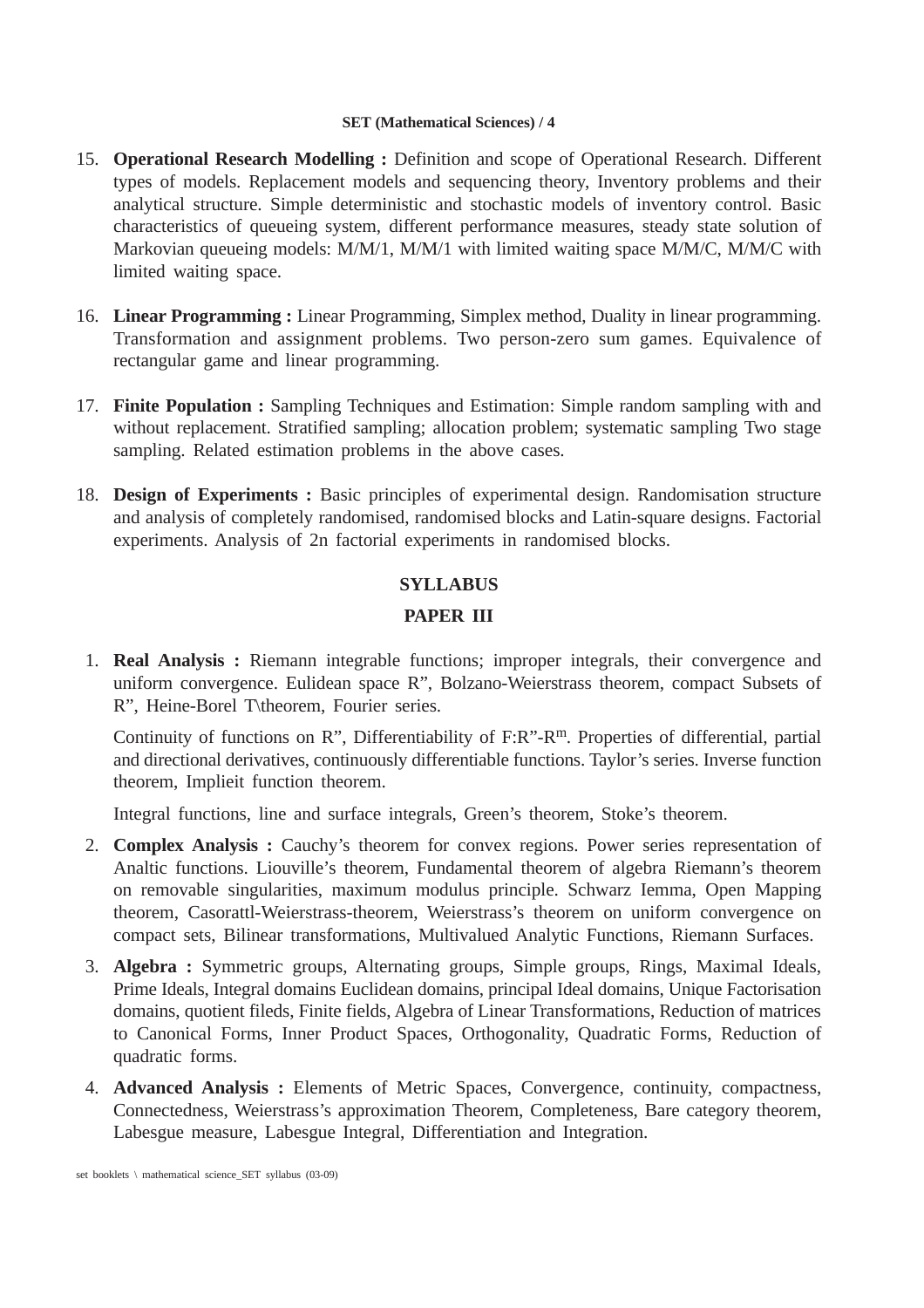- 5. **Advanced Algebra :** Conjugate elements and class equations of finite groups, Sylow theorems, solvable groups, Jordan Holder Theorem, Direct Products, Structure Theorem for finite abelian groups, Chain conditions on Rings; Characteristic of Field, Field extensions, Elements of Galois theory, solvability by Raducals, Ruler and compass construction.
- 6. **Functional Analysis :** Banach Spaces Hahn-Banach Theorem, Open mapping and closed Graph Theorems. Principal of Uniform boundedness, Boundedness and continuity of Linear Transformations, Dual Space, Embedding in the second dual, Hilbert Spaces, Projections.

Orthonormal Basis, Riesz-representation theorem, Bessel's Inequality, parsaval's identity, self adjoined operators, Normal Operators.

- 7. **Topology :** Elements of Topological Spaces, Continuity, convergence, Homeomorphism, Compactness, Connectedness, Separation Axioms, First and Second Countability, Separability, Subspaces, Product Spaces, quotient spaces. Tychonoft's Theorem, Urysohn's Metrization theorem, Homotopy and Fundamental Group.
- 8. **Discrete Mathematics :** Partially ordered sets, Lattices, Cornplete Lattices, Distrbutive lattices, Complements, Boolean Algebra, Boolean Expressions, Application to switching circuits, Elements of Graph Theory, Eulerian and Hamiltonian graphs, planar Graphs, Directed Graphs, Trees, Permutations and Combinations, Pigeonhole principle, principle of Inclusion and Exclusion, Derangements.
- 9. **Ordinary and partial Differential Equations :** Existence and Uniqueness of solution  $dy/dx = f(x,y)$  Green's function, sturm Liouville Boundary Value Problems, Cauchy Problems and Characteristics, Classification of Second Order PDE, Separation of Variables for heat equation, wave equation and Laplace equation, Special functions.
- 10. **Number Theory :** Divisibility; Linear diophantine equations. Congruences. Quadratic residues; Sums of two squares, Arithmatic functions Mu, Tau, and Signa (and ).
- 11. **Machanics :** Generalise coordinates; Lagranges equation; Hamilton's cononical equations; Variational Principles-Hamilton's pronciples and plrinciples of least action; Two dimensional motion of rigid bodies; Euler's dynamical equations for the motion of rigid body; Motion of a rigid body about an axis; Motion about revolving axes.
- 12. **Elasticity :** Analysis of strain and stress, strain and stress tensors; Geometrical representation; Compatibility conditions; Strain energy function; Constritutive relations; Elastic solids "Hookes law; Saint-Venant's principle, Equations of equilibrium; Plane problem-Airy's stress function vibrations of elastic, cylindrical and spherical media.
- 13. **Fluid Mechanics :** Equation of continuity in fluid motion; Euler's equations of motion for perfect fluids; Two dimensional motion complex potential; Motion of sphere in perfect liquid and montion of liquid past a sphere; vorticity; Navier-Stokes's equations for viscous flowssome exact solutions.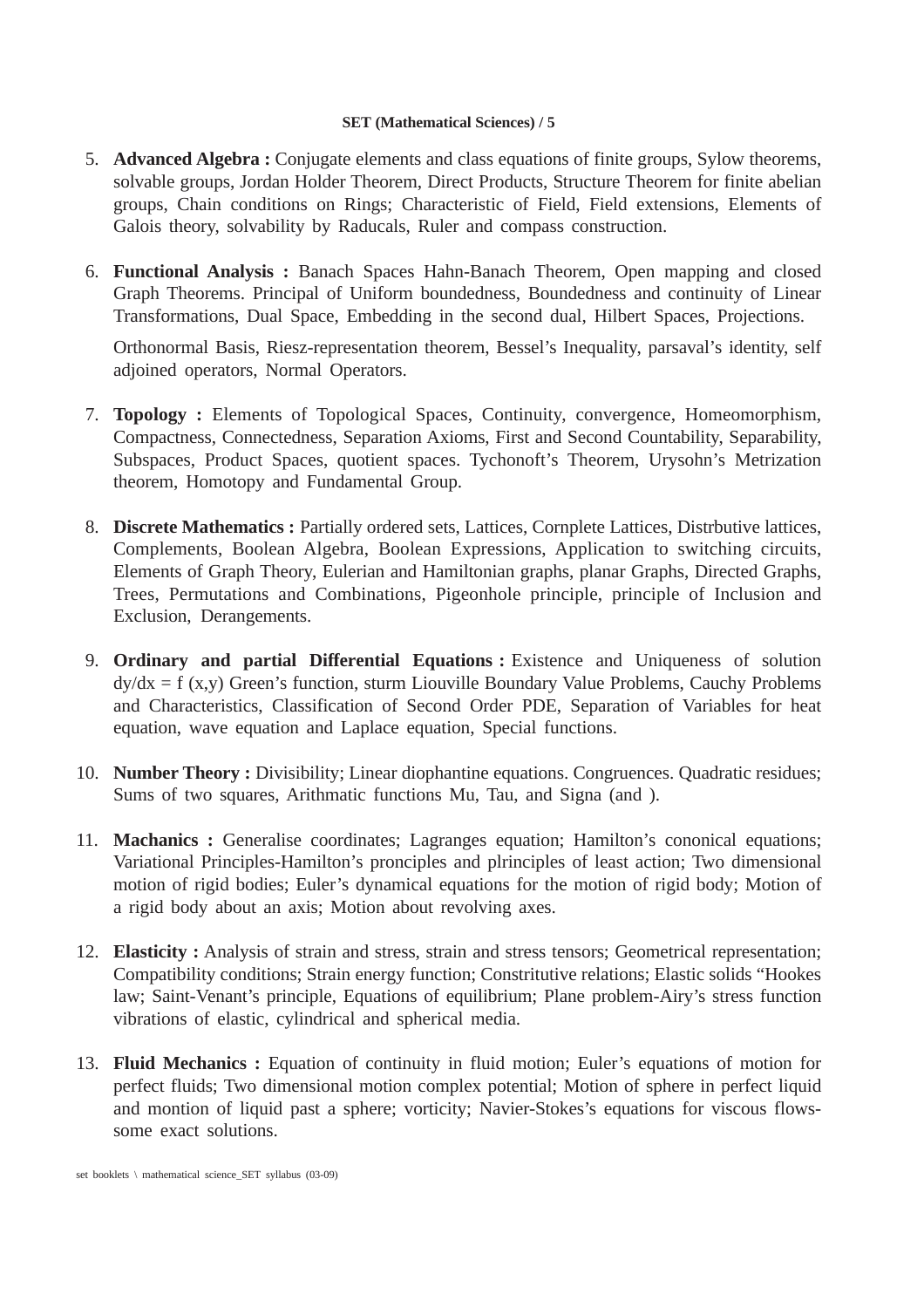- 14. **Differetial Geometry :** Space curves-their curvature and torsion; Serret Frehat Formula; Fundamental theorem of space curves; Curves on sirfaces; First and second fundamental form; Gaussian curvatures; Principal directions and principal curvatures; Goedesics, Fundamental equations of surface theory.
- 15. **Calculus of Variations :** Linear functionals, minimal functional theorem, general variation of a functional, Euler-Lagrange equation; Variational methods of boundary value problems in ordinary and partial differential equations.
- 16. **Linear Integral Equations :** Linear Integral Equations of the first and second kind of Fredholm and Volterra type; solution by successive substitutions and successive approximations; Solution of equations with separable kernels; The Fredholm Alternative; Holbert-Schmidt theory for symmetric kernels.
- 17. **Numerical analysis :** Finite differences, Interpolation; Numerical solution of algebric equation; Iteration; Newton-Raphason Method; Solution on Linear system; Direct method; Gauss elminaiton method; Matrix-Inversion eigenvalue problems; Numerical differentiation and integration.

Numerical solution of ordinary differential equation; iteration method, Picard's method , Euler's method and improved Euler's method.

- 18. **Integral Transform :** Laplace transform; Transform of elementary functions, Transform of Derivatives, Inverse Transform, Convolution Theorem, Applications, Ordinary and Partial differential equations; Fourier transform; sine and cosine transform, Inverse Fourier Transform, Application to ordinary and partial differential equations.
- 19. **Mathematical Programming :** Revised simplex method, Dual simplex method, Sensitivity analysis and parametric linear programming. Kuhn-Tucker conditions of optimality. Quadratic programming; methods due to Beale, Wofle and Vandepanne, Duality in quadratic programmming, self duality, Integer programming.
- 20. **Measure Theory :** Measurable and measure spaces : Extension of measures, signed measures, Jordan-Hahn decomposition theorems. Integratiuon, monotone convergence theorem, Fatou's lemma, dominaated convergence theorem. Absolute continuity, Radon Nikodym theorem, Product measures, Fubini's theorem.
- 21. **Probability :** Sequences of events and random variables: Zero-one laws of Borel and Kolmogorov.

Almost sure convergence, convergence in mean square, Khintchine's weak law of large numbers; Kolmogorov's inequality, strong law of large numbers.

Convergence of series of random variables, three-series criterion. Central limit theorems of Liapounov and Lindeberg-Feller. Conditional expectation, martingales.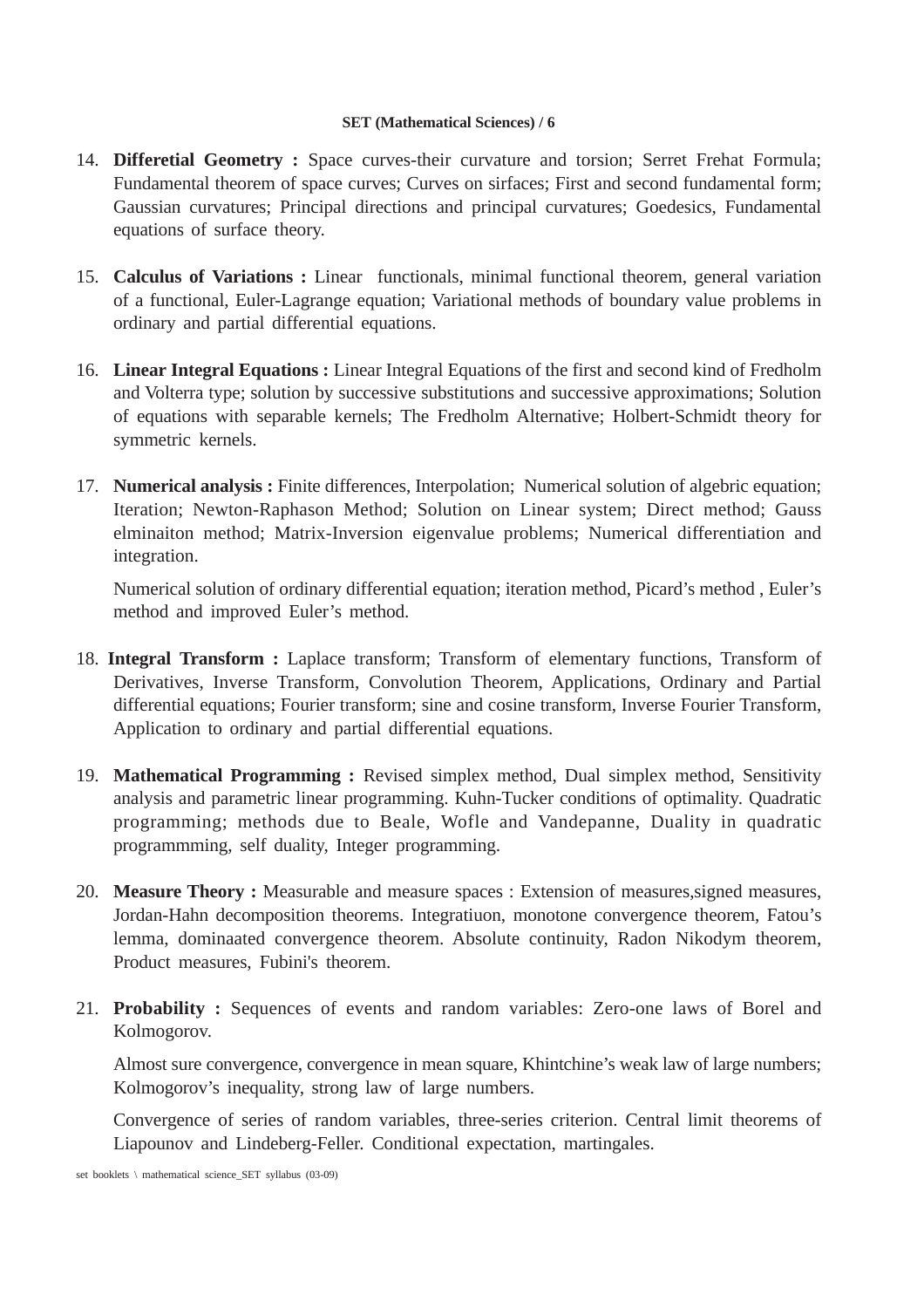22. **Distribution Theory :** Properties of distribution functions and characteristic functions; continuty theorem, inversion formula, Representation of distribution function as a mixture of discrete and continuous distribution functions; Convolutions, marginal and conditional distributions of bivariate discrete and continuous distributions.

Relations between characteristic functions and moments; Moment inequalities of Holder and Minkowski.

23. **Statistical Inference and Decision Theory :** Statistical decision problem : non-randomized, mixed and randomized decision rules; risk function admissibility, Bayes rules, minimax rules, least favourable distributions, complete class and minimal complete class. Decision problem for finite parameter space. Convex loss function. Role of sufficiency.

Admissible, Bayes and minimax estimators; illustrations. Unbiasedness. UMVU estimators.

Families of distributons with monotone likelihood property, exponential family of distributions. Test of a simple hypothesis against a simple alternative from decision-theoretic viewpoint. Tests with Neyman structure. Uniformly most powerful unbiased tests. Locally most powerful tests.

Inference on location and scale parameters; estimation and tests. Equivariant estimators. Invariance in hypothesis testing.

- 24. **Large sample statistical methods :** Various modes of convergence. Op and op, CLT, Sheffe's theorem, Polya's theorem and Slutsky's theorem. Transformation and variance stabilizing formula. Asymptotic disribution of function of sample moments. Sample quantiles. Order statistics and their functions. Tests on correlations, coefficient of variation, skewness and kurtosis. Pearson Chi-square, contingency Chi-square and likelihood ratio statistics. U-statistics consistency of Tests. Asymptotic relative efficiency.
- 25. **Multivariate Statistical Analysis :** Singular and non-singular multivariate distributions. Characteristics functions. Multivariate normal distributions, margrinal and conditional distributions; distribution of linear forms, and quadratic forms, Cochran's theorem. Inference on parameters of multivariate normal distributions, one-population and two population cases. wishart distribution. Hotellings T2, Mahalanobis D2 Discrimination analysis, Principal components, Canonical correlations, Cluster analysis.
- 26. **Linear Models and Regression :** Standard Gauss-Markov models; Estimability of parameters; best linear unbiased extimates(BLUE); Method of least squares and Gauss-Markovtheorem; Variance-covariance matrix of BLUES.

Tests of linear hypothesis; One-way and two-way classifications. Fixed, random and mixed effects models (two-way classifications only); variance components, Bivariate and multiple linear regression; Polynomial regression; use of ortheogonal polynomials. Analysis of covarance. Linear and nonlinear regression outliers.

27. **Sample Surveys :** Sampling with varying probability of selection, Hurwitz-Thompson estimator; PPS sampling: Double sampling. Cluser sampling. Non-sampling errors: Interpentrating samples. Multiphase sampling. Ratio and regession methods of estimation.